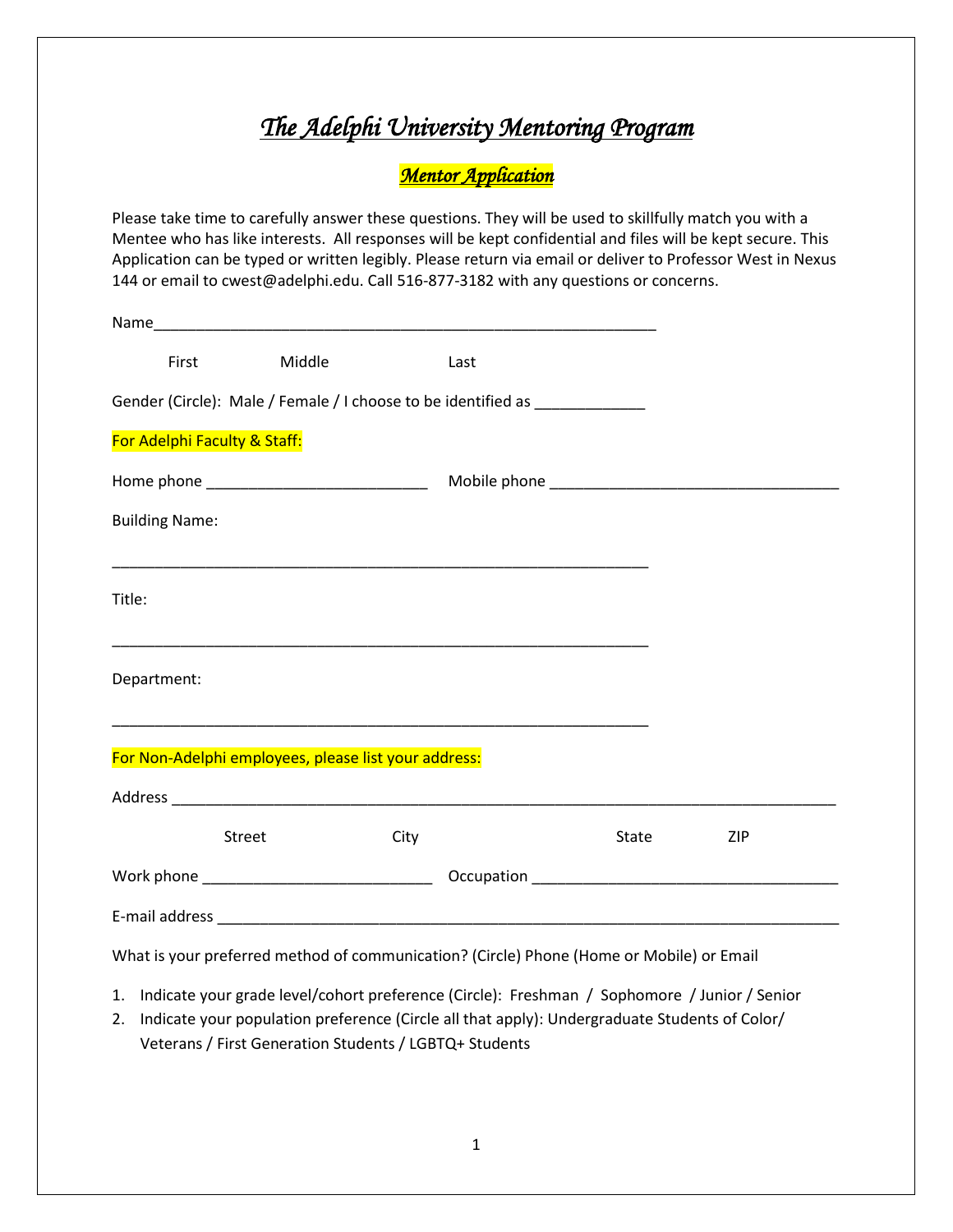3. Please describe what strengths you will bring to this program.

\_\_\_\_\_\_\_\_\_\_\_\_\_\_\_\_\_\_\_\_\_\_\_\_\_\_\_\_\_\_\_\_\_\_\_\_\_\_\_\_\_\_\_\_\_\_\_\_\_\_\_\_\_\_\_\_\_\_\_\_\_\_\_\_\_\_\_\_\_\_\_\_\_\_\_\_\_\_\_\_\_\_\_\_\_ 4. Write a brief statement on why you have chosen to participate in the Adelphi University Mentoring Program for Undergraduate Students of Color/ Veterans / First Generation Students/ LGBTQ+ Students. \_\_\_\_\_\_\_\_\_\_\_\_\_\_\_\_\_\_\_\_\_\_\_\_\_\_\_\_\_\_\_\_\_\_\_\_\_\_\_\_\_\_\_\_\_\_\_\_\_\_\_\_\_\_\_\_\_\_\_\_\_\_\_\_\_\_\_\_\_\_\_\_\_\_\_\_\_\_\_\_\_\_\_\_\_ \_\_\_\_\_\_\_\_\_\_\_\_\_\_\_\_\_\_\_\_\_\_\_\_\_\_\_\_\_\_\_\_\_\_\_\_\_\_\_\_\_\_\_\_\_\_\_\_\_\_\_\_\_\_\_\_\_\_\_\_\_\_\_\_\_\_\_\_\_\_\_\_\_\_\_\_\_\_\_\_\_\_\_\_\_ \_\_\_\_\_\_\_\_\_\_\_\_\_\_\_\_\_\_\_\_\_\_\_\_\_\_\_\_\_\_\_\_\_\_\_\_\_\_\_\_\_\_\_\_\_\_\_\_\_\_\_\_\_\_\_\_\_\_\_\_\_\_\_\_\_\_\_\_\_\_\_\_\_\_\_\_\_\_\_\_\_\_\_\_\_ 5. Yes No (Circle) Have you been convicted of a crime in the last 7 years? 6. If the answer is YES to question 4, please explain below: \_\_\_\_\_\_\_\_\_\_\_\_\_\_\_\_\_\_\_\_\_\_\_\_\_\_\_\_\_\_\_\_\_\_\_\_\_\_\_\_\_\_\_\_\_\_\_\_\_\_\_\_\_\_\_\_\_\_\_\_\_\_\_\_\_\_\_\_\_\_\_\_\_\_\_\_\_\_\_\_\_\_\_\_\_ \_\_\_\_\_\_\_\_\_\_\_\_\_\_\_\_\_\_\_\_\_\_\_\_\_\_\_\_\_\_\_\_\_\_\_\_\_\_\_\_\_\_\_\_\_\_\_\_\_\_\_\_\_\_\_\_\_\_\_\_\_\_\_\_\_\_\_\_\_\_\_\_\_\_\_\_\_\_\_\_\_\_\_\_\_ 7. Educational Background (Circle): Some high school Graduate/professional school High school graduate Technical school Some college College graduate Other (please specify) 8. Why do you want to become a mentor? \_\_\_\_\_\_\_\_\_\_\_\_\_\_\_\_\_\_\_\_\_\_\_\_\_\_\_\_\_\_\_\_\_\_\_\_\_\_\_\_\_\_\_\_\_\_\_\_\_\_\_\_\_\_\_\_\_\_\_\_\_\_\_\_\_\_\_\_\_\_\_\_\_\_\_\_\_\_\_\_\_\_\_\_\_ \_\_\_\_\_\_\_\_\_\_\_\_\_\_\_\_\_\_\_\_\_\_\_\_\_\_\_\_\_\_\_\_\_\_\_\_\_\_\_\_\_\_\_\_\_\_\_\_\_\_\_\_\_\_\_\_\_\_\_\_\_\_\_\_\_\_\_\_\_\_\_\_\_\_\_\_\_\_\_\_\_\_\_\_\_ 9. What days of the week are you available to volunteer as a Mentor? (Circle all that apply): Monday Tuesday Wednesday Thursday Friday 10. What is the best time for you to volunteer? (Circle all that apply): Mornings Afternoons Evenings 11. Please list two references (please include at least one personal friend and one work reference) Note: letters of recommendation are not necessary, only contact information:

\_\_\_\_\_\_\_\_\_\_\_\_\_\_\_\_\_\_\_\_\_\_\_\_\_\_\_\_\_\_\_\_\_\_\_\_\_\_\_\_\_\_\_\_\_\_\_\_\_\_\_\_\_\_\_\_\_\_\_\_\_\_\_\_\_\_\_\_\_\_\_\_\_\_\_\_\_\_\_\_\_\_\_\_\_

\_\_\_\_\_\_\_\_\_\_\_\_\_\_\_\_\_\_\_\_\_\_\_\_\_\_\_\_\_\_\_\_\_\_\_\_\_\_\_\_\_\_\_\_\_\_\_\_\_\_\_\_\_\_\_\_\_\_\_\_\_\_\_\_\_\_\_\_\_\_\_\_\_\_\_\_\_\_\_\_\_\_\_\_\_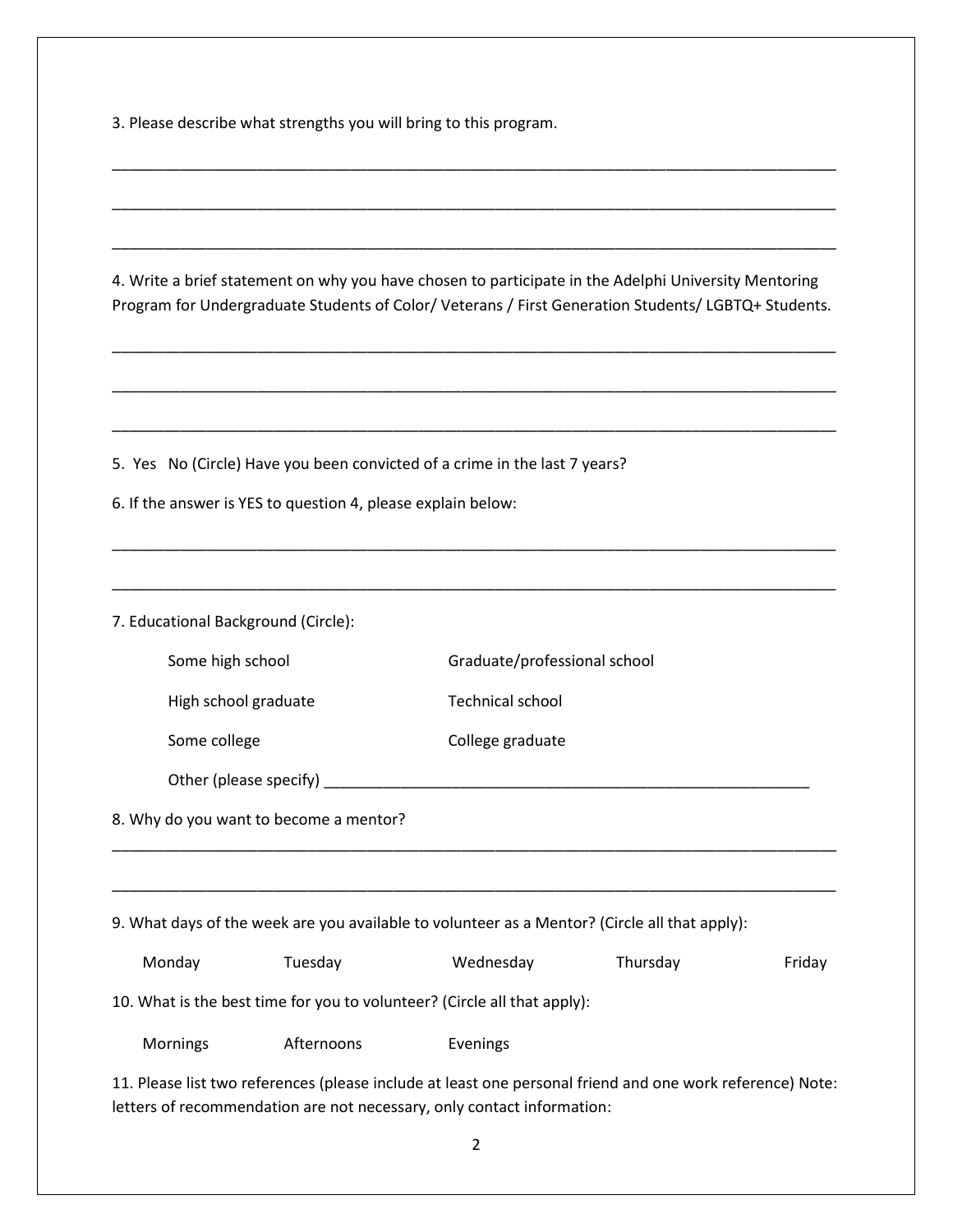| (1) |                                                                                                                |                                   |                                                                                       |
|-----|----------------------------------------------------------------------------------------------------------------|-----------------------------------|---------------------------------------------------------------------------------------|
|     |                                                                                                                |                                   |                                                                                       |
|     |                                                                                                                |                                   |                                                                                       |
|     |                                                                                                                |                                   |                                                                                       |
|     |                                                                                                                |                                   |                                                                                       |
|     |                                                                                                                |                                   |                                                                                       |
| (2) |                                                                                                                |                                   |                                                                                       |
|     |                                                                                                                |                                   |                                                                                       |
|     |                                                                                                                |                                   |                                                                                       |
|     |                                                                                                                |                                   |                                                                                       |
|     |                                                                                                                | Phone number ____________________ |                                                                                       |
|     | Relationship experience and the set of the set of the set of the set of the set of the set of the set of the s |                                   |                                                                                       |
|     |                                                                                                                |                                   | 12. Do you speak a foreign language? ______________ If yes, please specify: _________ |
|     | 13. Please list any hobbies or interests you have:                                                             |                                   |                                                                                       |
|     | 14. What kind of activities would you like to enjoy with a mentee?                                             |                                   |                                                                                       |
|     |                                                                                                                |                                   |                                                                                       |
|     | 16. "My favorite subject in school was" (Complete this sentence)                                               |                                   |                                                                                       |
|     |                                                                                                                |                                   | 17. "My least favorite subject in school was" (Complete this sentence)                |
|     |                                                                                                                |                                   |                                                                                       |
|     |                                                                                                                |                                   |                                                                                       |